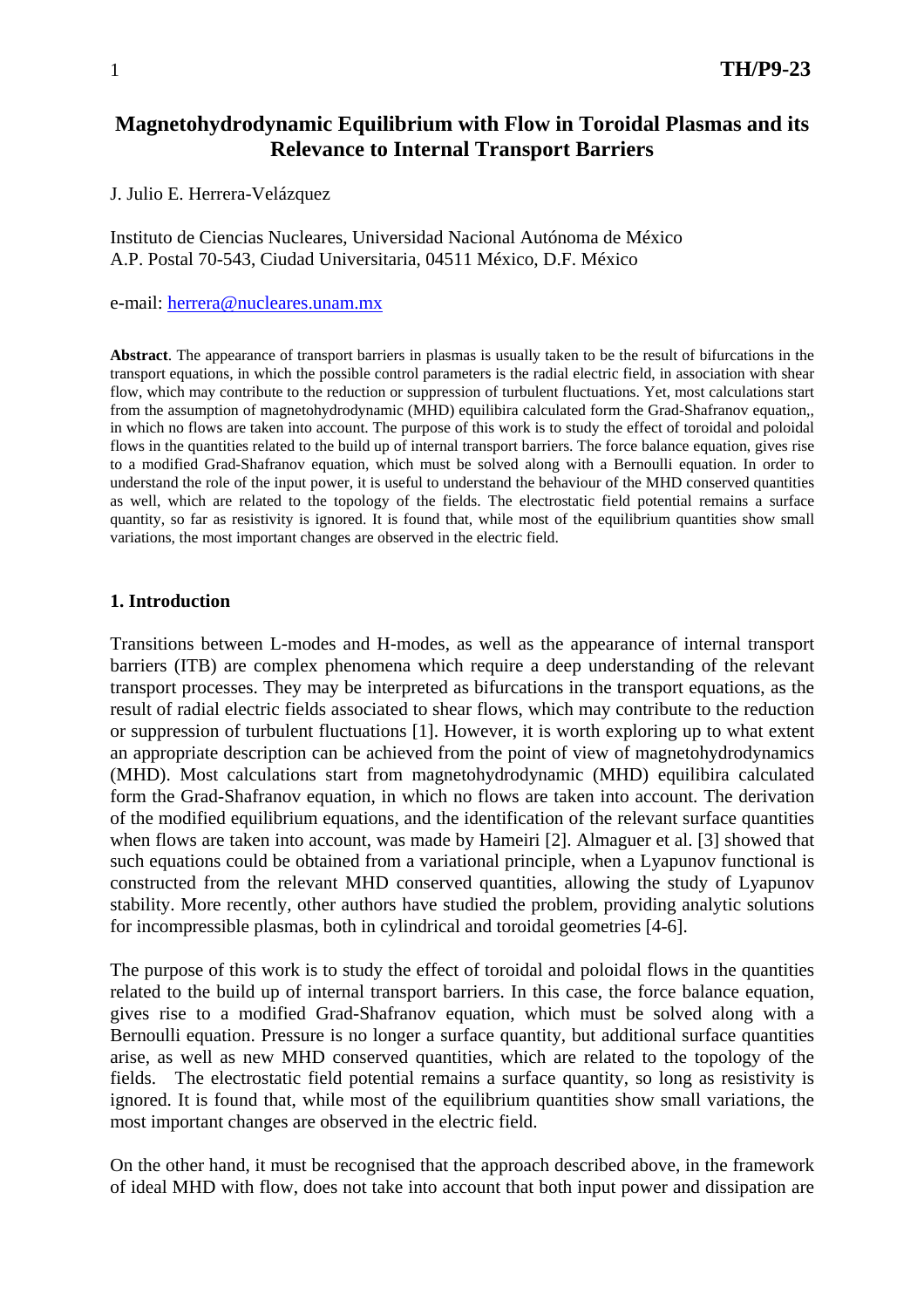important in real systems, and that they are what determine the nature of the bifurcation in the formation of transport barriers. Ball et al. [7-9], for instance, have studied the bifurcation problem using *economical* or *minimal* models, based on reduced MHD equations with phenomenological terms, which allow an optimization approach. Bifurcations are obtained by controlling such parameters as those related to the power source, damping and shear flow driving rate. Therefore, the functionals that are conserved quantities, or constrictions, in ideal MHD, actually evolve when input power and dissipation are considered. Since the bifurcations are, not just a change in the solution of a given equation, but a change in the nature of the equilibrium equation, and it is these functionals that determine the equation, it is in their evolution that bifurcations in the equilibrium are to be sought.

## **2. The model equations**

We start from the standard ideal MHD equations [3]

$$
\rho_t = -\nabla \cdot (\rho \mathbf{v}),\tag{1}
$$

$$
s_t = -\mathbf{v} \cdot \nabla s,\tag{2}
$$

$$
\boldsymbol{v}_t = -(\boldsymbol{v} \cdot \nabla \boldsymbol{v}) - \rho^{-1} \nabla p + \rho^{-1} \boldsymbol{j} \times \boldsymbol{B} \,, \tag{3}
$$

$$
\boldsymbol{B}_{t} = \nabla \times (\boldsymbol{v} \times \boldsymbol{B}), \tag{4}
$$

(subscripts denote partial derivatives) with

$$
\nabla \cdot \mathbf{B} = 0, \quad \mathbf{j} = \nabla \times \mathbf{B}, \quad p = \rho^2 e_{\rho}(\rho, s), \quad \mathbf{T} = e_s(\rho, s), \tag{5}
$$

where  $\rho$ , *s*, **v**, **B**, and  $e(\rho, s)$  are the mass density, specific entropy, plasma fluid velocity, magnetic field, and the specific internal energy respectively. The plasma pressure *p* and the temperature *T* are determined as functions of  $\rho$  and *s* from a prescribed equation of state relation for the specific internal energy  $e = e(\rho, s)$  through the first law of thermodynamics:

$$
de = e_{\rho} d\rho + e_s ds
$$
  
=  $\rho^{-2} p d\rho + T ds$  (6)

Boundary conditions are chosen as

$$
\boldsymbol{v} \cdot \hat{\boldsymbol{n}}\big|_{\partial D} = 0 = \boldsymbol{B} \cdot \hat{\boldsymbol{n}}\big|_{\partial D}.
$$
 (7)

Assuming axisymmetry  $\partial/\partial \theta = 0$  in cylindrical coordinates  $(r, \theta, z)$ , and proposing functions  $\psi = \psi(r, z, t)$ ,  $\phi = \phi(r, z, t)$ , the magnetic and velocity fields can be represented as

$$
\mathbf{B} = \nabla \psi \times \nabla \mathcal{G} + b(\psi) \nabla \theta, \tag{8}
$$

$$
\mathbf{v} = \nabla \phi \times \nabla \mathcal{G} + u \nabla \theta + \nabla \xi.
$$
 (9)

It is well known that (1) to (4) yield the conservative equation for energy

$$
\partial_{t}(1/2\rho v^{2} + 1/2B^{2} + \rho e) = -\nabla \cdot [(\nu^{2}/2 + h + B^{2}/\rho)\rho v - B \cdot (v \cdot B)], \qquad (10)
$$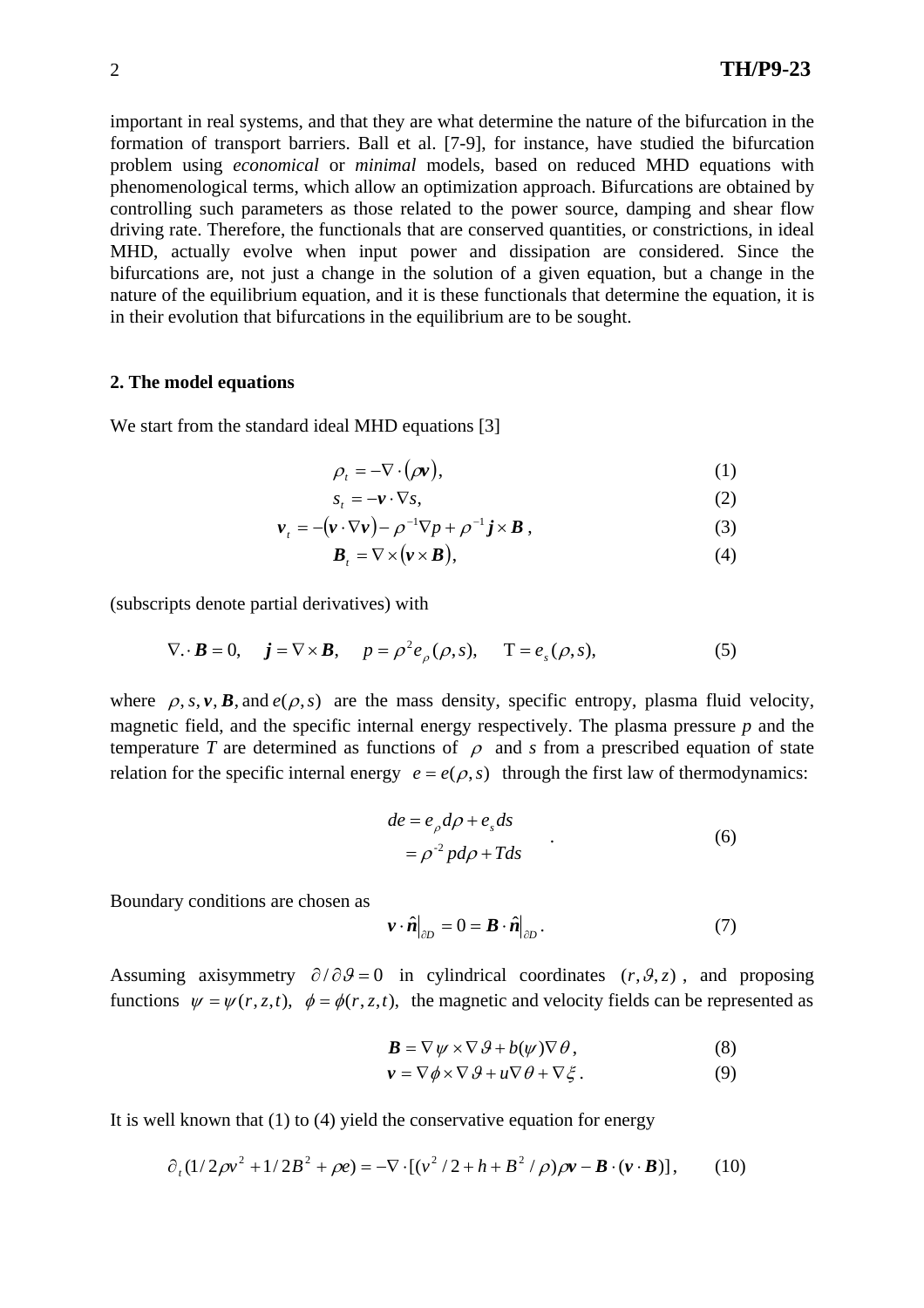so taking into account the boundary conditions (7),

$$
H = \int_{D} (1/2\rho v^2 + 1/2B^2 + \rho e)d^3x
$$
 (11)

is a conserved quantity. It has furthermore been shown that the following quantities are also conserved:

$$
C_0 = \int_D \rho F_0(\psi) d^3 x,\tag{12}
$$

associated with the conservation of mass,

$$
C_1 = \int_D (\mathbf{v} \cdot \mathbf{B}) F_1(\psi) d^3 x, \qquad (13)
$$

which represents the conservation of cross-helicity,

$$
C_2 = \int_D r^{-2} b F_2(\psi) d^3 x, \qquad (14)
$$

related to the conservation of magnetic-helicity, and

$$
C_3 = \int_D \rho u F_3(\psi) d^3 x \,, \tag{15}
$$

representing the conservation of angular momentum.  $F_0$ ,  $F_1$ ,  $F_2$ , and  $F_3$  are in principle arbitrary constants of  $\psi$ .

The equilibrium equations can thus be found upon minimising the functional

$$
H_c = H + (C_0 + C_1 + C_2 + C_3), \tag{16}
$$

yielding the following set, which generalises to the Grad-Shafranov equation:

$$
\mathbf{v} = -\rho^{-1} F_1(\psi)\mathbf{B} - rF_3(\psi)\hat{\mathbf{\theta}},\tag{17}
$$

$$
\[F_1^2(\psi)/2\rho^2\]\boldsymbol{B} - rF_3(\psi) + h(\rho, s) = F_0(\psi)\,,\tag{18}
$$

$$
[1 - F_1^2(\psi) / \rho]b = r^2 F_1(\psi) F_3(\psi) - F_2(\psi), \qquad (19)
$$

$$
\nabla \cdot \left\{ \left[ 1 - F_1^2(\psi) / \rho \right] r^{-2} \nabla \psi \right\} \n= \mathbf{v} \cdot \mathbf{B} F_1^{\ \prime}(\psi) + b r^{-2} F_2^{\ \prime}(\psi) + \rho u F_3^{\ \prime}(\psi) + \rho F_0^{\ \prime}(\psi).
$$
\n(20)

This set of equations is consistent with the generalization of the Grad-Shafranov equation done by Hameiri Ref [2], and has been used in the past to study the Lyapunov stability of an axisymmetric toroidal plasma, by performing the second variation of functional (16)[3]. It is akin to that found independently by Siminitzis et al. [4]. The square of the Alfvén Mach number can be defined as  $M^2 = F_1^2(\psi)/\rho$ .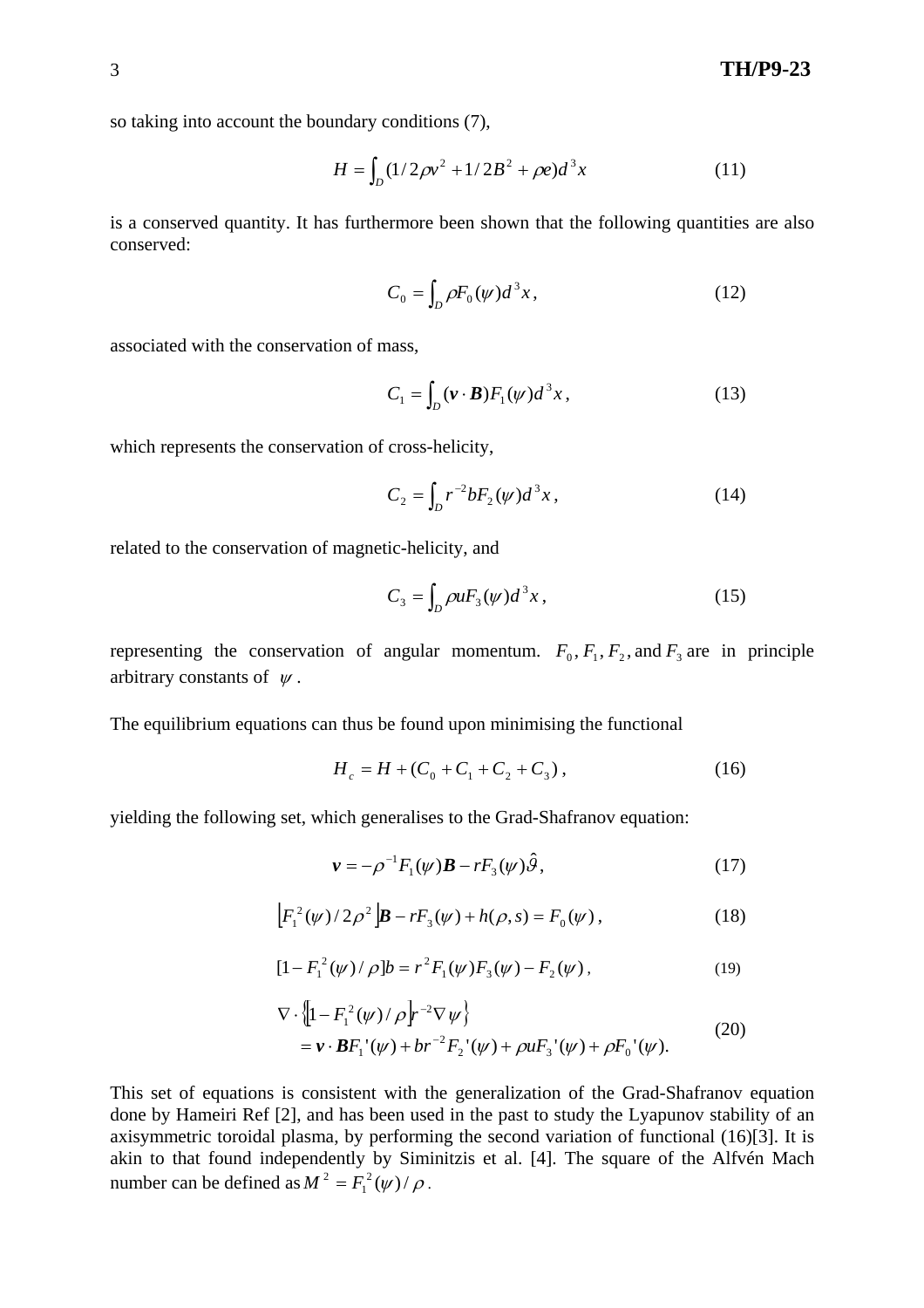It can be easily seen that in the absence of flow, (17) vanishes, while (18) and (19) yield  $F_0(\psi) = h(\rho, s)$ , and  $F_2(\psi) = b$ . Substituting these simplifications in (20) the usual Grad-Shafranov equation is recovered.

### **3. Criticality and Bifurcations**

Once the appropriate equations for the plasma equilibrium with flow have been established, a strategy can be developed to understand the nature of changes in their solutions, and relate them to the build-up of transport barriers. In order to do so, it is important to clarify a few concepts, which can be illustrated in a very elementary way [10].

Let us first consider the following algebraic cubic equation:

$$
G(y) = y^3 - (\lambda - \lambda_c)y = 0,
$$
 (21)

where  $\lambda_c$  is a constant, and  $\lambda$  is a parameter which defines a family of equations. It is clear that upon varying  $\lambda$ , it is possible to find three different sets of solutions;

$$
\lambda > \lambda_c
$$
;  $y_1 = 0$ ,  $y_2 = \sqrt{\lambda - \lambda_c}$ ,  $y_3 = -\sqrt{\lambda - \lambda_c}$ , (22)

$$
\lambda = \lambda_c; \quad y_1 = 0, \quad y_2 = 0, \quad y_3 = 0,
$$
\n(23)

$$
\lambda < \lambda_c
$$
;  $y_1 = 0$ ,  $y_2 = i\sqrt{\lambda - \lambda_c}$ ,  $y_3 = -i\sqrt{\lambda - \lambda_c}$ , (24)

so that depending on the value of  $\lambda$  the cubic function  $G(y)$  can have three real roots, a degenerate one, or only one. From the geometric point of view, the nature of the solutions changes with  $\lambda$ . From the first and second derivatives of  $G(y)$  extremal points are found for the first case, when they are real, which disappear for the second and third case. Therefore, there is a bifurcation at the critical value  $\lambda_c$ , when  $G''(y) = 0$  i.e.: a change from one solution branch to another. Criticality is a qualitative change in the equation properties when a parameter is varied, and can lead to a bifurcation which leads to new solutions or to loss of solutions. However, a bifurcation can only happen if different solutions exist in the first place.

#### **3.1. Criticality and bifurcations, and differential operators**

When we have a differential operator  $L(\psi)$ , defining an equation  $L(\psi) + J(\psi) = 0$ , such as the case of Grad-Shafranov equation or its generalised system with flow, it may be possible to extend the criticality ideas above by writing

$$
G(\psi) = L(\psi) + J(\psi) = 0,
$$
\n(25)

and defining the Gateaux derivative in terms of the function  $\psi$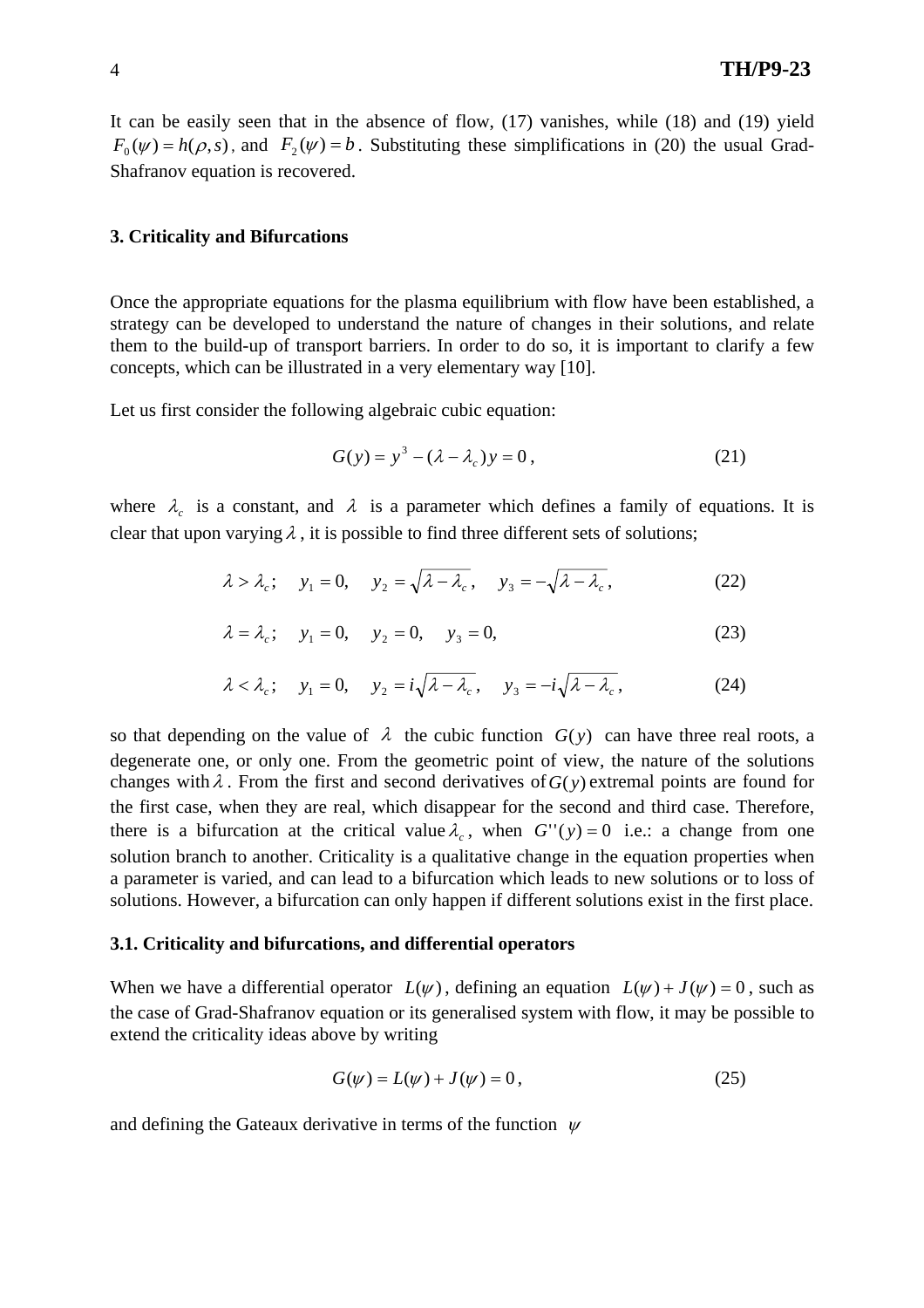$$
G_L(\mu)|_{\psi} = \lim_{\varepsilon \to 0} \frac{G(\psi + \varepsilon \mu) - G(\psi)}{\varepsilon} = \mu G_{\psi}(\psi). \tag{26}
$$

Following the analogy with the elementary example presented above, a sufficient condition for criticality at a solution  $\psi$  of (25), will be that in a given direction  $\mu$  a nontrivial solution of

$$
G_L(\mu)|_{\psi} = 0 \tag{27}
$$

exists somewhere in the domain of *G*. In that case *G* is critical and  $\psi$  is a critical solution.

#### **3.2 Bifurcations of equilibrium equations and transport barriers**

It has been proposed by Solano [10] that transport barriers can be interpreted as bifurcations in the solutions of the Grad-Shafranov equation. In order to allow the existence of solutions to which the equation can bifurcate, it would be necessary that  $J(\psi)$  in (25) had the right nonlinearity, such as  $b(\psi)b'(\psi) = \alpha_o(\psi - \psi_c)^3$ , where  $\alpha_o$  is a constant and  $\psi_c$  is a critical solution. Although this may be a reasonable approach from the mathematical point of view, it is necessary to take into account two things: An important driving parameter for transport barriers is the external power sources, which modify the current density profile, and therefore the safety factor shear. This might be taken into account in the form of  $J(\psi) = b(\psi)b'(\psi) + p'(\psi)$ . However, transport barriers are associated to the existence of shear flow, for which the pressure  $p$  is no longer a surface quantity. Generalised equilibrium equations such as those derived in section 2 are likely to be more appropriate, where the flow is induced as a radial electric field is produced over a layer. While the work in Refs. [4-6] is extremely valuable, the extra bonus of identifying the relevant conserved quantities helps to control the parameters which induce bifurcations, such as those clearly determined in Refs. [7-9]; The power source which modifies the safety factor and consequently the pressure gradient, the flow source, which presumably is the radial electric field, induced by the power source, and the damping originated by the turbulence fluctuations. While the model proposed in section 2 is ideal, proper tuning of the conserved quantities can be used in order to investigate the existence of new branches of solutions, and therefore bifurcations.

#### **Conclusions**

In spite of their physical complexity, the build-up of transport barriers show the main features of bifurcations in simpler equations, which is encouraging to explore the possibility of finding them from the MHD point of view, by tuning its conserved quantities. While the Grad-Shafranov equations is not sufficient to describe the phenomena which are observed in the experiments, use of a proper generalised equilibrium set of equations such as that presented in section 2 may be more suitable. I fact, Siminitzis et al. [4] have found solutions to their generalised model in terms of a parameter, such that when it is zero the Solovév equilibrium is recovered, and when it is greater than zero separatrix solutions, such as those found in spherical tokamaks can be found, and trianguarity depends on the flow. Different solutions are found when the flow parameter is smaller than zero. Therefore, although this is not what we are searching for, it is a good example of bifurcations in generalised equilibrium equations.